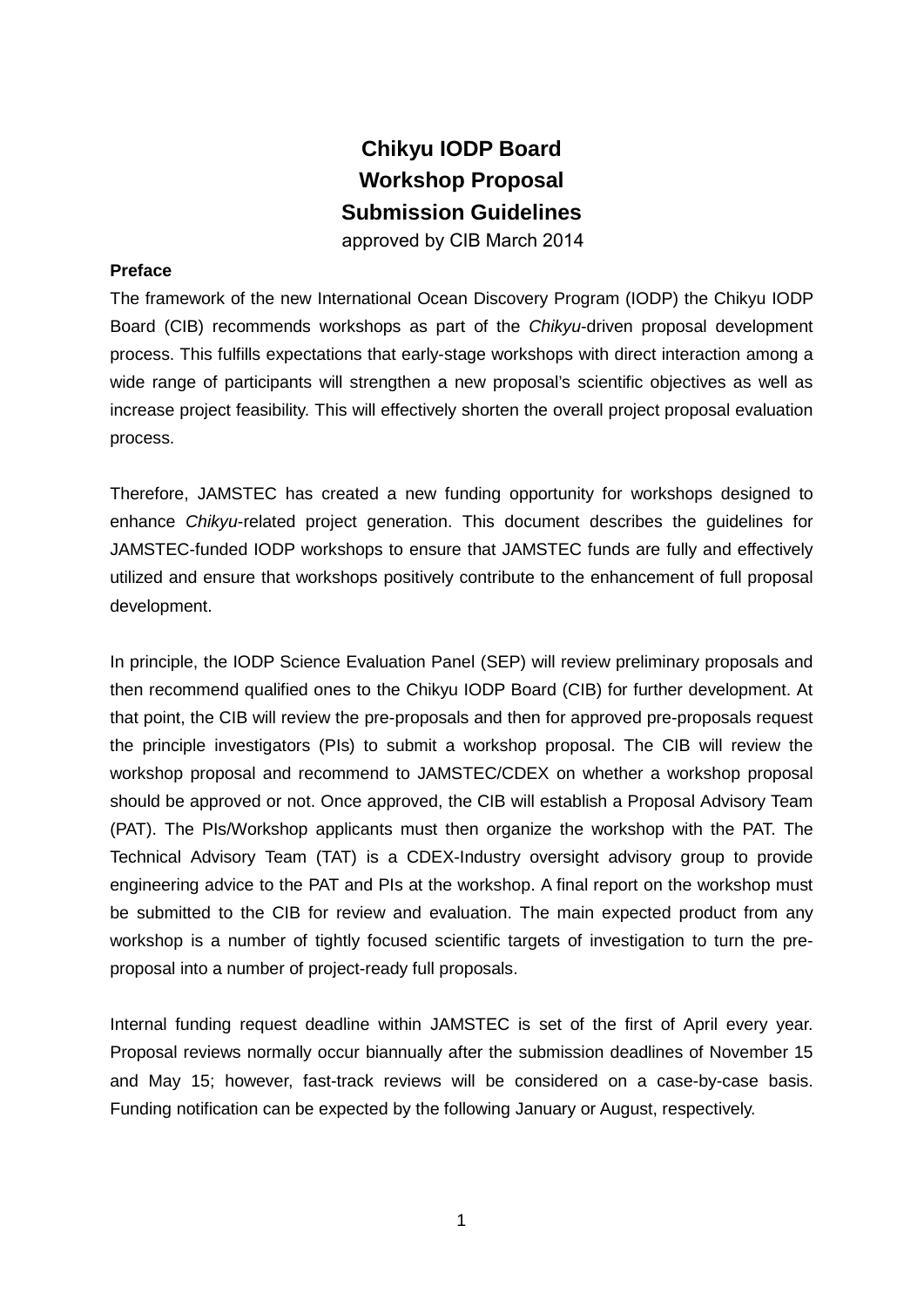## **Proposal Contents**

Proponents should submit the proposal as a single PDF document, with all pages in A4 or letter size and using an 11-point font with single line spacing and 2.5 cm margins; proposals must not exceed 10 pages (including tables, figures, and references but without the cover sheet and curriculum vitae) and must include:

1. Workshop Proposal Cover Sheet: A completed cover sheet is required for the proposal, including the workshop proposal title and list of workshop PIs.

2. Curriculum Vitae: A two-page curriculum vitae (CV) is required for each proponent listed on the cover sheet. One additional page may be included to summarize relevant current support and prior work with the scientific ocean drilling programs.

3. Scientific Motivation and Goals: The proposal must contain a description of the scientific objectives for the workshop, the topic's relation to the main themes of the International Ocean Discovery Program, level of international science community participations, and the workshop's goals which should contribute to develop a full proposal.

4. Agenda: The proposal must contain a description how the workshop will accomplish the stated goals. An agenda or outline of the workshop should be included.

5. Workshop Education and Outreach: In addition to the primary goal of identifying promising new scientific objectives and research opportunities, identify if the workshop will have any opportunities for education and outreach.

6. Participants: Except under special circumstances, such as space limitations, workshops are open to all participants. The proposal must contain a description of the potential participants (e.g., number of participants, disciplines desired or needed, number of early career researchers) and how applications will be evaluated.

7. Travel and Location: The proposal should contain a proposed date and location, with options. Ideally, the location should have a strong relation to the proposed project, and be easily accessible.

8. Advertising: Workshops must be advertised either in print or electronically (e.g., Eos, J-DESC, JAMSTEC/CDEX website, ICDP, USSSP, and ECORD websites). All advertising should acknowledge support of JAMSTEC. The notice should state that the workshop is open to all participants. Advertisements must be shared with CDEX prior to placement.